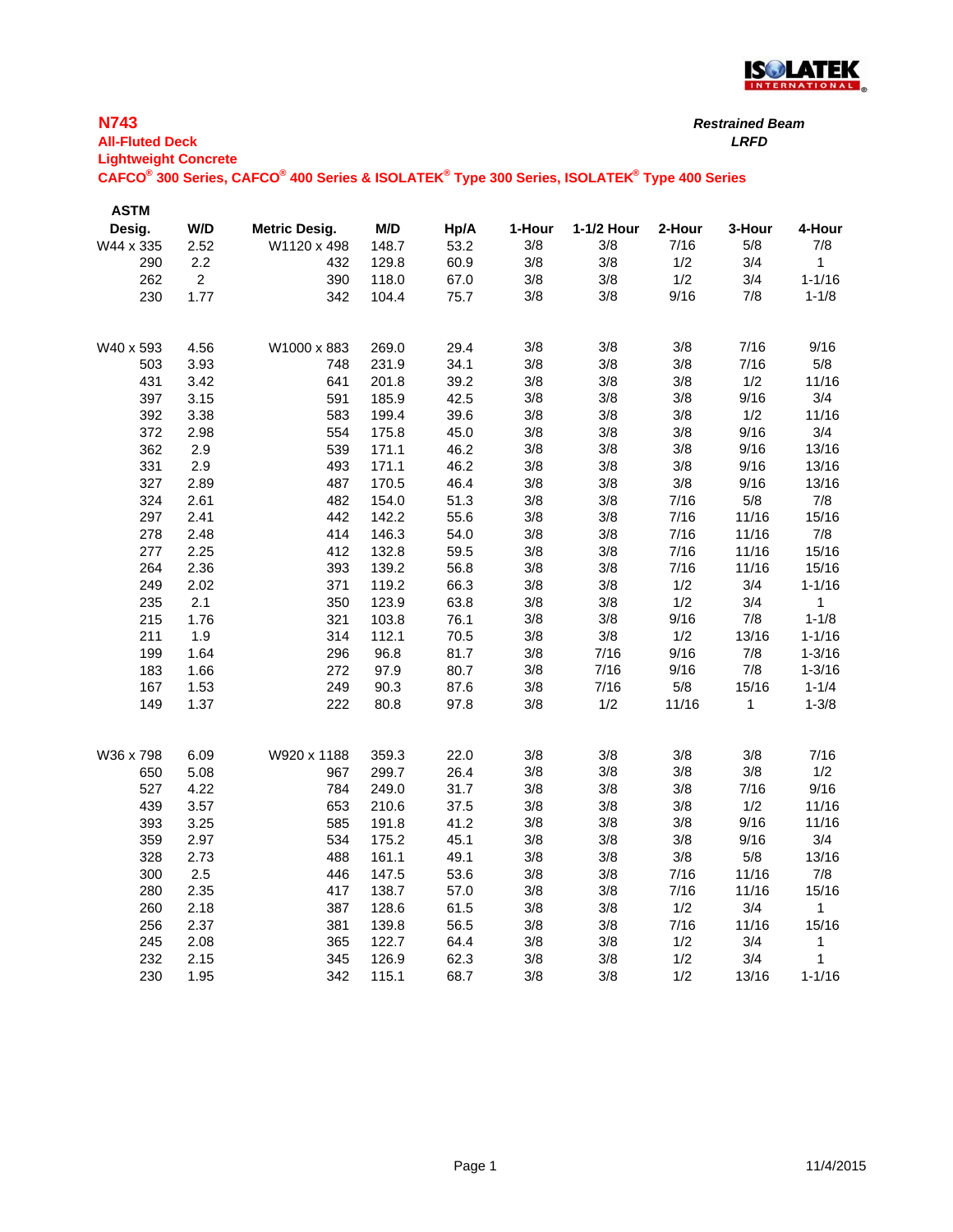

*Restrained Beam*

| <b>All-Fluted Deck</b>      |      |                                                                                             |       |       |        |            |        | <b>LRFD</b> |             |
|-----------------------------|------|---------------------------------------------------------------------------------------------|-------|-------|--------|------------|--------|-------------|-------------|
| <b>Lightweight Concrete</b> |      | CAFCO® 300 Series, CAFCO® 400 Series & ISOLATEK® Type 300 Series, ISOLATEK® Type 400 Series |       |       |        |            |        |             |             |
|                             |      |                                                                                             |       |       |        |            |        |             |             |
| <b>ASTM</b>                 |      |                                                                                             |       |       |        |            |        |             |             |
| Desig.                      | W/D  | Metric Desig.                                                                               | M/D   | Hp/A  | 1-Hour | 1-1/2 Hour | 2-Hour | 3-Hour      | 4-Hour      |
| W36 x 210                   | 1.96 | W920 x 313                                                                                  | 115.6 | 68.4  | 3/8    | 3/8        | 1/2    | 13/16       | $1 - 1/16$  |
| 194                         | 1.81 | 289                                                                                         | 106.8 | 74.0  | 3/8    | 3/8        | 9/16   | 13/16       | $1 - 1/8$   |
| 182                         | 1.72 | 271                                                                                         | 101.5 | 77.9  | 3/8    | 7/16       | 9/16   | 7/8         | $1 - 3/16$  |
| 170                         | 1.6  | 253                                                                                         | 94.4  | 83.7  | 3/8    | 7/16       | 9/16   | 15/16       | $1 - 1/4$   |
| 160                         | 1.51 | 238                                                                                         | 89.1  | 88.7  | 3/8    | 7/16       | $5/8$  | 15/16       | $1 - 5/16$  |
| 150                         | 1.43 | 223                                                                                         | 84.4  | 93.7  | 3/8    | 7/16       | $5/8$  | 1           | $1 - 5/16$  |
| 135                         | 1.29 | 201                                                                                         | 76.1  | 103.9 | 3/8    | 1/2        | 11/16  | $1 - 1/16$  | $1 - 7/16$  |
| W33 x 387                   | 3.31 | W840 x 576                                                                                  | 195.3 | 40.5  | 3/8    | 3/8        | 3/8    | 1/2         | 11/16       |
| 354                         | 3.05 | 527                                                                                         | 180.0 | 43.9  | 3/8    | 3/8        | 3/8    | 9/16        | 3/4         |
| 318                         | 2.77 | 473                                                                                         | 163.4 | 48.4  | 3/8    | 3/8        | 3/8    | 5/8         | 13/16       |
| 291                         | 2.55 | 433                                                                                         | 150.5 | 52.5  | 3/8    | $3/8$      | 7/16   | $5/8$       | 7/8         |
| 263                         | 2.33 | 392                                                                                         | 137.5 | 57.5  | 3/8    | 3/8        | 7/16   | 11/16       | 15/16       |
| 241                         | 2.13 | 359                                                                                         | 125.7 | 62.9  | 3/8    | $3/8$      | 1/2    | 3/4         | 1           |
| 221                         | 1.97 | 329                                                                                         | 116.2 | 68.0  | 3/8    | 3/8        | 1/2    | 13/16       | $1 - 1/16$  |
| 201                         | 1.79 | 299                                                                                         | 105.6 | 74.9  | 3/8    | 3/8        | 9/16   | 13/16       | $1 - 1/8$   |
| 169                         | 1.7  | 251                                                                                         | 100.3 | 78.8  | 3/8    | 7/16       | 9/16   | $7/8$       | $1 - 3/16$  |
| 152                         | 1.53 | 226                                                                                         | 90.3  | 87.6  | 3/8    | 7/16       | $5/8$  | 15/16       | $1 - 1/4$   |
| 141                         | 1.43 | 210                                                                                         | 84.4  | 93.7  | 3/8    | 7/16       | 5/8    | 1           | $1 - 5/16$  |
| 130                         | 1.32 | 193                                                                                         | 77.9  | 101.5 | $3/8$  | 1/2        | 11/16  | $1 - 1/16$  | $1 - 7/16$  |
| 118                         | 1.21 | 176                                                                                         | 71.4  | 110.7 | 7/16   | 1/2        | 11/16  | $1 - 1/8$   | $1 - 1/2$   |
| W30 x 391                   | 3.59 | W760 x 582                                                                                  | 211.8 | 37.3  | 3/8    | 3/8        | 3/8    | 1/2         | 11/16       |
| 357                         | 3.31 | 531                                                                                         | 195.3 | 40.5  | 3/8    | 3/8        | 3/8    | 1/2         | 11/16       |
| 326                         | 3.05 | 484                                                                                         | 180.0 | 43.9  | 3/8    | 3/8        | 3/8    | 9/16        | 3/4         |
| 292                         | 2.73 | 434                                                                                         | 161.1 | 49.1  | 3/8    | 3/8        | 3/8    | $5/8$       | 13/16       |
| 261                         | 2.46 | 389                                                                                         | 145.1 | 54.5  | 3/8    | 3/8        | 7/16   | 11/16       | 7/8         |
| 235                         | 2.24 | 350                                                                                         | 132.2 | 59.8  | 3/8    | 3/8        | 7/16   | 11/16       | 15/16       |
| 211                         | 2.01 | 314                                                                                         | 118.6 | 66.7  | 3/8    | 3/8        | 1/2    | 3/4         | $1 - 1/16$  |
| 191                         | 1.85 | 284                                                                                         | 109.2 | 72.4  | 3/8    | 3/8        | 9/16   | 13/16       | $1 - 1/8$   |
| 173                         | 1.66 | 257                                                                                         | 97.9  | 80.7  | 3/8    | 7/16       | 9/16   | 7/8         | $1 - 3/16$  |
| 148                         | 1.64 | 220                                                                                         | 96.8  | 81.7  | 3/8    | 7/16       | 9/16   | 7/8         | $1 - 3/16$  |
| 132                         | 1.47 | 196                                                                                         | 86.7  | 91.1  | 3/8    | 7/16       | 5/8    | 15/16       | $1 - 5/16$  |
| 124                         | 1.39 | 185                                                                                         | 82.0  | 96.4  | 3/8    | 1/2        | 5/8    | 1           | $1 - 3/8$   |
| 116                         | 1.3  | 173                                                                                         | 76.7  | 103.1 | 3/8    | 1/2        | 11/16  | $1 - 1/16$  | $1 - 7/16$  |
| 108                         | 1.21 | 161                                                                                         | 71.4  | 110.7 | 7/16   | 1/2        | 11/16  | $1 - 1/8$   | $1 - 1/2$   |
| 99                          | 1.12 | 147                                                                                         | 66.1  | 119.6 | 7/16   | 9/16       | 3/4    | $1 - 3/16$  | $1 - 9/16$  |
| 90                          | 1.02 | 134                                                                                         | 60.2  | 131.4 | 7/16   | 9/16       | 13/16  | $1 - 1/4$   | $1 - 11/16$ |
| W27 x 539                   | 5.08 | W690 x 802                                                                                  | 299.7 | 26.4  | 3/8    | 3/8        | 3/8    | 3/8         | 1/2         |
| 368                         | 3.64 | 548                                                                                         | 214.8 | 36.8  | 3/8    | 3/8        | 3/8    | 1/2         | $5/8$       |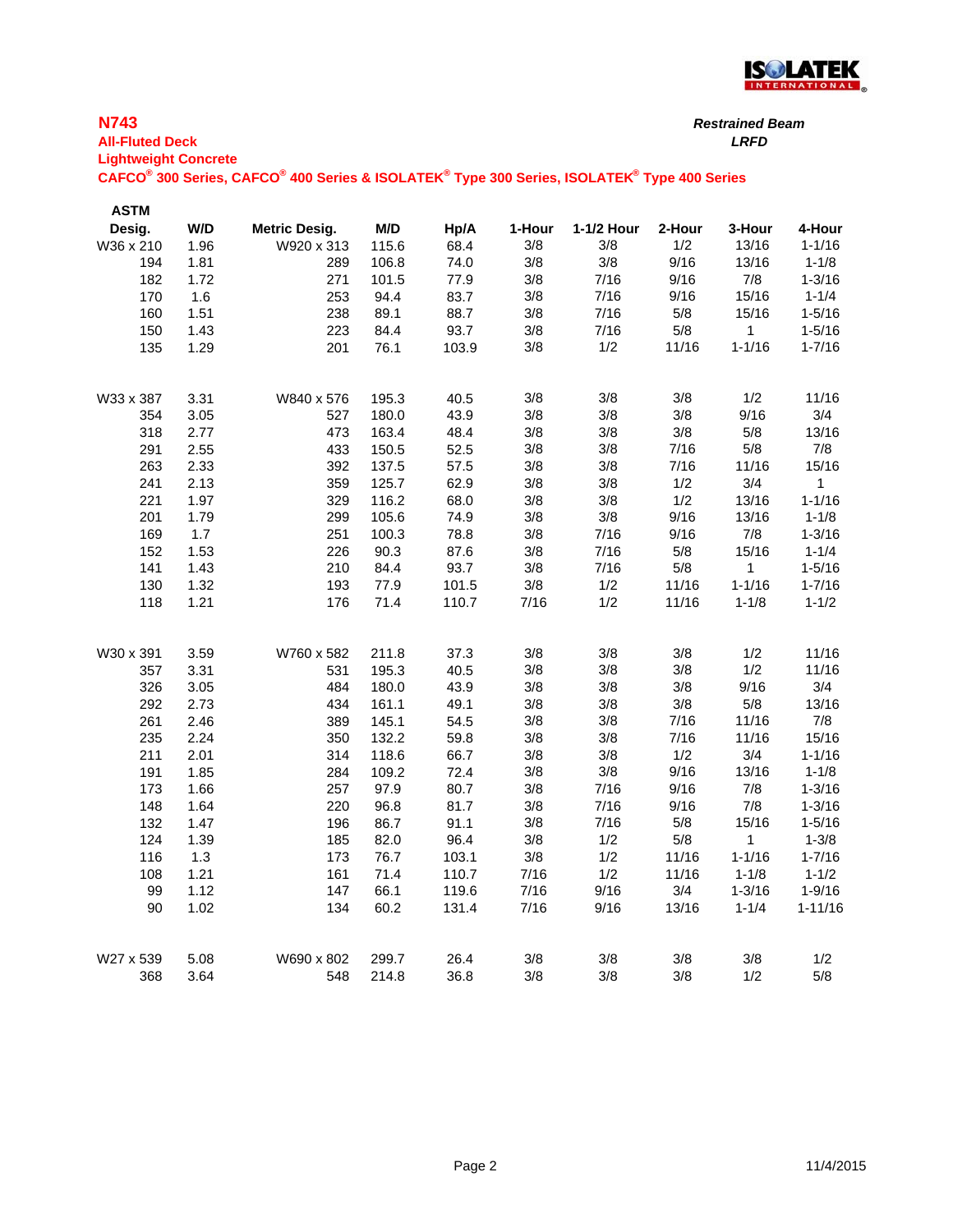

| <b>All-Fluted Deck</b><br><b>Lightweight Concrete</b> |      |                                                                                             |       |       |        |            |        | <b>LRFD</b>  |            |
|-------------------------------------------------------|------|---------------------------------------------------------------------------------------------|-------|-------|--------|------------|--------|--------------|------------|
|                                                       |      | CAFCO® 300 Series, CAFCO® 400 Series & ISOLATEK® Type 300 Series, ISOLATEK® Type 400 Series |       |       |        |            |        |              |            |
| <b>ASTM</b>                                           |      |                                                                                             |       |       |        |            |        |              |            |
| Desig.                                                | W/D  | <b>Metric Desig.</b>                                                                        | M/D   | Hp/A  | 1-Hour | 1-1/2 Hour | 2-Hour | 3-Hour       | 4-Hour     |
| W27 x 336                                             | 3.36 | W690 x 500                                                                                  | 198.2 | 39.9  | 3/8    | 3/8        | 3/8    | 1/2          | 11/16      |
| 307                                                   | 3.11 | 457                                                                                         | 183.5 | 43.1  | 3/8    | 3/8        | 3/8    | 9/16         | 3/4        |
| 281                                                   | 2.86 | 418                                                                                         | 168.7 | 46.8  | 3/8    | 3/8        | 3/8    | 9/16         | 13/16      |
| 258                                                   | 2.64 | 384                                                                                         | 155.8 | 50.8  | 3/8    | 3/8        | 7/16   | 5/8          | 7/8        |
| 235                                                   | 2.43 | 350                                                                                         | 143.4 | 55.1  | 3/8    | 3/8        | 7/16   | 11/16        | 7/8        |
| 217                                                   | 2.26 | 323                                                                                         | 133.3 | 59.3  | 3/8    | $3/8$      | 7/16   | 11/16        | 15/16      |
| 194                                                   | 2.03 | 289                                                                                         | 119.8 | 66.0  | 3/8    | $3/8$      | 1/2    | 3/4          | $1 - 1/16$ |
| 178                                                   | 1.87 | 265                                                                                         | 110.3 | 71.6  | 3/8    | $3/8$      | 1/2    | 13/16        | $1 - 1/8$  |
| 161                                                   | 1.7  | 240                                                                                         | 100.3 | 78.8  | 3/8    | 7/16       | 9/16   | 7/8          | $1 - 3/16$ |
| 146                                                   | 1.55 | 217                                                                                         | 91.5  | 86.4  | 3/8    | 7/16       | 5/8    | 15/16        | $1 - 1/4$  |
| 129                                                   | 1.56 | 192                                                                                         | 92.0  | 85.9  | 3/8    | 7/16       | 5/8    | 15/16        | $1 - 1/4$  |
| 114                                                   | 1.39 | 170                                                                                         | 82.0  | 96.4  | 3/8    | 1/2        | $5/8$  | $\mathbf{1}$ | $1 - 3/8$  |
| 102                                                   | 1.24 | 152                                                                                         | 73.2  | 108.1 | 7/16   | 1/2        | 11/16  | $1 - 1/16$   | $1 - 7/16$ |
| 94                                                    | 1.15 | 140                                                                                         | 67.9  | 116.5 | 7/16   | 9/16       | 3/4    | $1 - 1/8$    | $1 - 9/16$ |
| 84                                                    | 1.03 | 125                                                                                         | 60.8  | 130.1 | 7/16   | 9/16       | 13/16  | $1 - 1/4$    | $1 - 5/8$  |
| W24 x 370                                             | 3.98 | W610 x 551                                                                                  | 234.8 | 33.7  | 3/8    | 3/8        | 3/8    | 7/16         | 5/8        |
| 335                                                   | 3.66 | 498                                                                                         | 215.9 | 36.6  | 3/8    | 3/8        | 3/8    | 1/2          | 5/8        |
| 306                                                   | 3.37 | 455                                                                                         | 198.8 | 39.8  | 3/8    | 3/8        | 3/8    | 1/2          | 11/16      |
| 279                                                   | 3.11 | 415                                                                                         | 183.5 | 43.1  | 3/8    | $3/8$      | 3/8    | 9/16         | 3/4        |
| 250                                                   | 2.81 | 372                                                                                         | 165.8 | 47.7  | 3/8    | 3/8        | 3/8    | $5/8$        | 13/16      |
| 229                                                   | 2.6  | 341                                                                                         | 153.4 | 51.5  | 3/8    | 3/8        | 7/16   | $5/8$        | $7/8$      |
| 207                                                   | 2.36 | 307                                                                                         | 139.2 | 56.8  | 3/8    | $3/8$      | 7/16   | 11/16        | 15/16      |
| 192                                                   | 2.2  | 285                                                                                         | 129.8 | 60.9  | 3/8    | 3/8        | 1/2    | 3/4          | 1          |
| 176                                                   | 2.03 | 262                                                                                         | 119.8 | 66.0  | 3/8    | $3/8$      | 1/2    | 3/4          | $1 - 1/16$ |
| 162                                                   | 1.88 | 241                                                                                         | 110.9 | 71.3  | 3/8    | 3/8        | 1/2    | 13/16        | $1 - 1/8$  |
| 146                                                   | 1.7  | 217                                                                                         | 100.3 | 78.8  | 3/8    | 7/16       | 9/16   | 7/8          | $1 - 3/16$ |
| 131                                                   | 1.54 | 195                                                                                         | 90.9  | 87.0  | 3/8    | 7/16       | $5/8$  | 15/16        | $1 - 1/4$  |
| 117                                                   | 1.38 | 174                                                                                         | 81.4  | 97.1  | 3/8    | 1/2        | 5/8    | 1            | $1 - 3/8$  |
| 104                                                   | 1.24 | 155                                                                                         | 73.2  | 108.1 | 7/16   | 1/2        | 11/16  | $1 - 1/16$   | $1 - 7/16$ |
| 103                                                   | 1.4  | 153                                                                                         | 82.6  | 95.7  | 3/8    | 1/2        | 5/8    | 1            | $1 - 3/8$  |
| 94                                                    | 1.28 | 140                                                                                         | 75.5  | 104.7 | 3/8    | 1/2        | 11/16  | $1 - 1/16$   | $1 - 7/16$ |
| 84                                                    | 1.15 | 125                                                                                         | 67.9  | 116.5 | 7/16   | 9/16       | 3/4    | $1 - 1/8$    | $1 - 9/16$ |
| 76                                                    | 1.05 | 113                                                                                         | 62.0  | 127.6 | 7/16   | 9/16       | 3/4    | $1 - 3/16$   | $1 - 5/8$  |
| 68                                                    | 0.94 | 101                                                                                         | 55.5  | 142.5 | 1/2    | 5/8        | 13/16  | $1 - 5/16$   | $1 - 3/4$  |
| 62                                                    | 0.93 | 92                                                                                          | 54.9  | 144.1 | 1/2    | $5/8$      | 13/16  | $1 - 5/16$   | $1 - 3/4$  |
| 55                                                    | 0.82 | 82                                                                                          | 48.4  | 163.4 | 1/2    | $5/8$      | 7/8    | $1 - 3/8$    | $1 - 7/8$  |
| W21 x 201                                             | 2.5  | W530 x 300                                                                                  | 147.5 | 53.6  | 3/8    | 3/8        | 7/16   | 11/16        | 7/8        |

182 2.28 272 134.5 58.8 3/8 3/8 7/16 11/16 15/16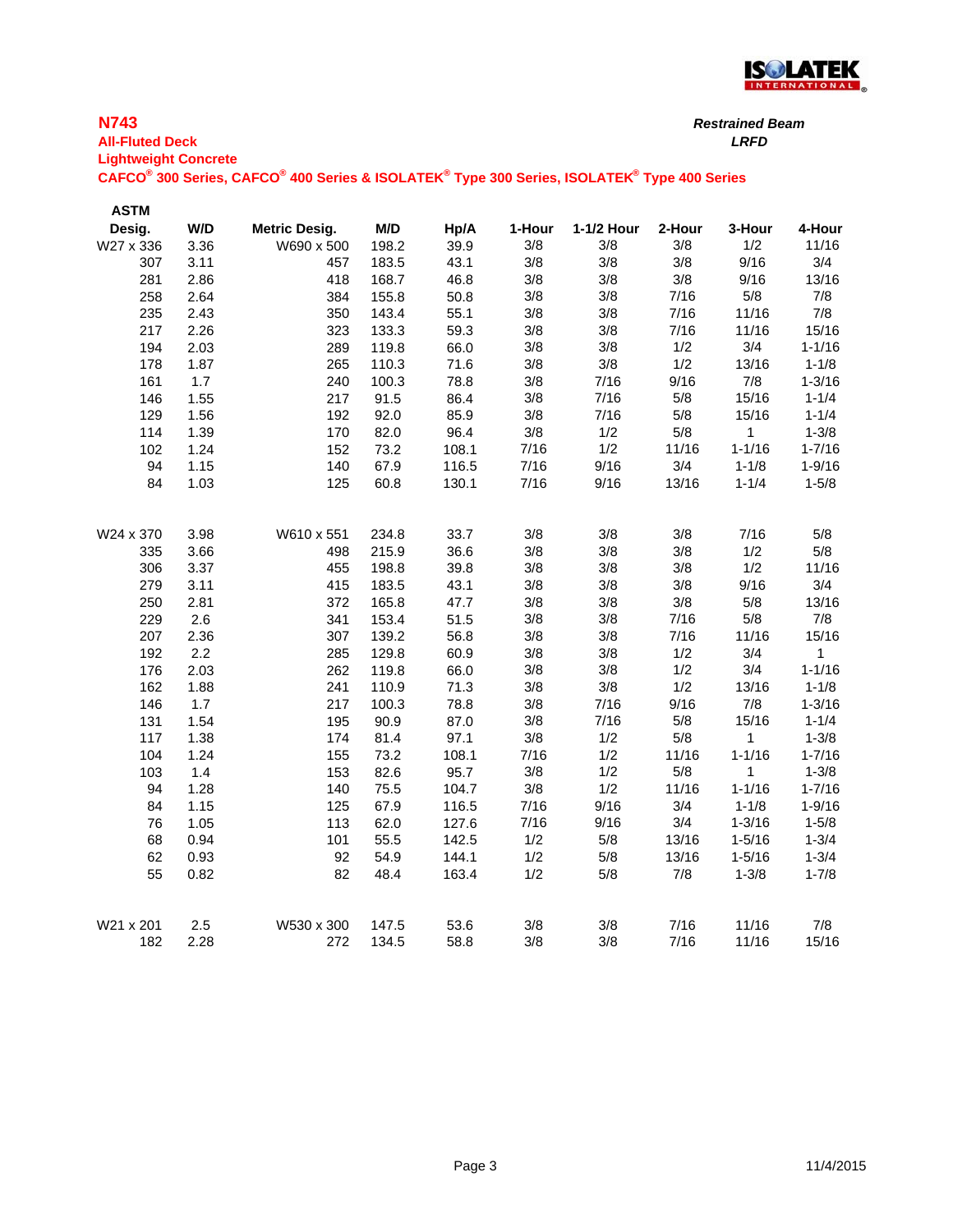

| <b>N743</b><br><b>Restrained Beam</b><br><b>All-Fluted Deck</b><br><b>Lightweight Concrete</b><br>CAFCO® 300 Series, CAFCO® 400 Series & ISOLATEK® Type 300 Series, ISOLATEK® Type 400 Series |      |                      |       |       |        |            |        |            |            |
|-----------------------------------------------------------------------------------------------------------------------------------------------------------------------------------------------|------|----------------------|-------|-------|--------|------------|--------|------------|------------|
| <b>ASTM</b>                                                                                                                                                                                   |      |                      |       |       |        |            |        |            |            |
| Desig.                                                                                                                                                                                        | W/D  | <b>Metric Desig.</b> | M/D   | Hp/A  | 1-Hour | 1-1/2 Hour | 2-Hour | 3-Hour     | 4-Hour     |
| W21 x 166                                                                                                                                                                                     | 2.09 | W530 x 248           | 123.3 | 64.1  | 3/8    | 3/8        | 1/2    | 3/4        |            |
| 147                                                                                                                                                                                           | 1.87 | 219                  | 110.3 | 71.6  | 3/8    | 3/8        | 1/2    | 13/16      | $1 - 1/8$  |
| 132                                                                                                                                                                                           | 1.68 | 196                  | 99.1  | 79.8  | 3/8    | 7/16       | 9/16   | 7/8        | $1 - 3/16$ |
| 122                                                                                                                                                                                           | 1.57 | 182                  | 92.6  | 85.3  | 3/8    | 7/16       | 5/8    | 15/16      | $1 - 1/4$  |
| 111                                                                                                                                                                                           | 1.43 | 165                  | 84.4  | 93.7  | 3/8    | 7/16       | 5/8    |            | $1 - 5/16$ |
| 101                                                                                                                                                                                           | 1.3  | 150                  | 76.7  | 103.1 | 3/8    | 1/2        | 11/16  | $1 - 1/16$ | $1 - 7/16$ |
| 93                                                                                                                                                                                            | 1.4  | 138                  | 82.6  | 95.7  | 3/8    | 1/2        | 5/8    |            | $1 - 3/8$  |

83 1.26 123 74.3 106.3 7/16 1/2 11/16 1-1/16 1-7/16 73 1.11 109 65.5 120.7 7/16 9/16 3/4 1-3/16 1-9/16 68 1.04 101 61.4 128.8 7/16 9/16 13/16 1-3/16 1-5/8 62 0.95 92 56.1 141.0 1/2 5/8 13/16 1-5/16 1-3/4 57 0.95 85 56.1 141.0 1/2 5/8 13/16 1-5/16 1-3/4 55 0.85 82 50.2 157.6 1/2 5/8 7/8 1-3/8 1-7/8 50 0.83 74 49.0 161.4 1/2 5/8 7/8 1-3/8 1-7/8 48 0.75 72 44.3 178.6 9/16 11/16 15/16 1-7/16 2 44 0.74 66 43.7 181.1 9/16 11/16 15/16 1-1/2 2

W18 x 175 2.46 W460 x 260 145.1 54.5 3/8 3/8 7/16 11/16 7/8

158 2.24 235 132.2 59.8 3/8 3/8 7/16 11/16 15/16 143 2.05 213 121.0 65.4 3/8 3/8 1/2 3/4 1 130 1.88 193 110.9 71.3 3/8 3/8 1/2 13/16 1-1/8 119 1.72 177 101.5 77.9 3/8 7/16 9/16 7/8 1-3/16 106 1.55 158 91.5 86.4 3/8 7/16 5/8 15/16 1-1/4 97 1.42 144 83.8 94.4 3/8 7/16 5/8 1 1-5/16 86 1.27 128 74.9 105.5 7/16 1/2 11/16 1-1/16 1-7/16 76 1.13 113 66.7 118.6 7/16 9/16 3/4 1-1/8 1-9/16 71 1.22 106 72.0 109.8 7/16 1/2 11/16 1-1/8 1-1/2 65 1.13 97 66.7 118.6 7/16 9/16 3/4 1-1/8 1-9/16 60 1.04 89 61.4 128.8 7/16 9/16 13/16 1-3/16 1-5/8 55 0.96 82 56.6 139.6 1/2 5/8 13/16 1-1/4 1-3/4 50 0.88 74 51.9 152.3 1/2 5/8 7/8 1-5/16 1-13/16 46 0.87 68 51.3 154.0 1/2 5/8 7/8 1-3/8 1-13/16 40 0.76 60 44.8 176.3 9/16 11/16 15/16 1-7/16 2 35 0.67 52 39.5 200.0 9/16 3/4 1 1-9/16 2-1/8

W16 x 100 1.59 W410 x 149 93.8 84.3 3/8 7/16 5/8 15/16 1-1/4 89 1.43 132 84.4 93.7 3/8 7/16 5/8 1 1-5/16 77 1.25 114 73.8 107.2 7/16 1/2 11/16 1-1/16 1-7/16 67 1.09 100 64.3 122.9 7/16 9/16 3/4 1-3/16 1-5/8 57 1.09 85 64.3 122.9 7/16 9/16 3/4 1-3/16 1-5/8 50 0.96 74 56.6 139.6 1/2 5/8 13/16 1-1/4 1-3/4 45 0.87 67 51.3 154.0 1/2 5/8 7/8 1-3/8 1-13/16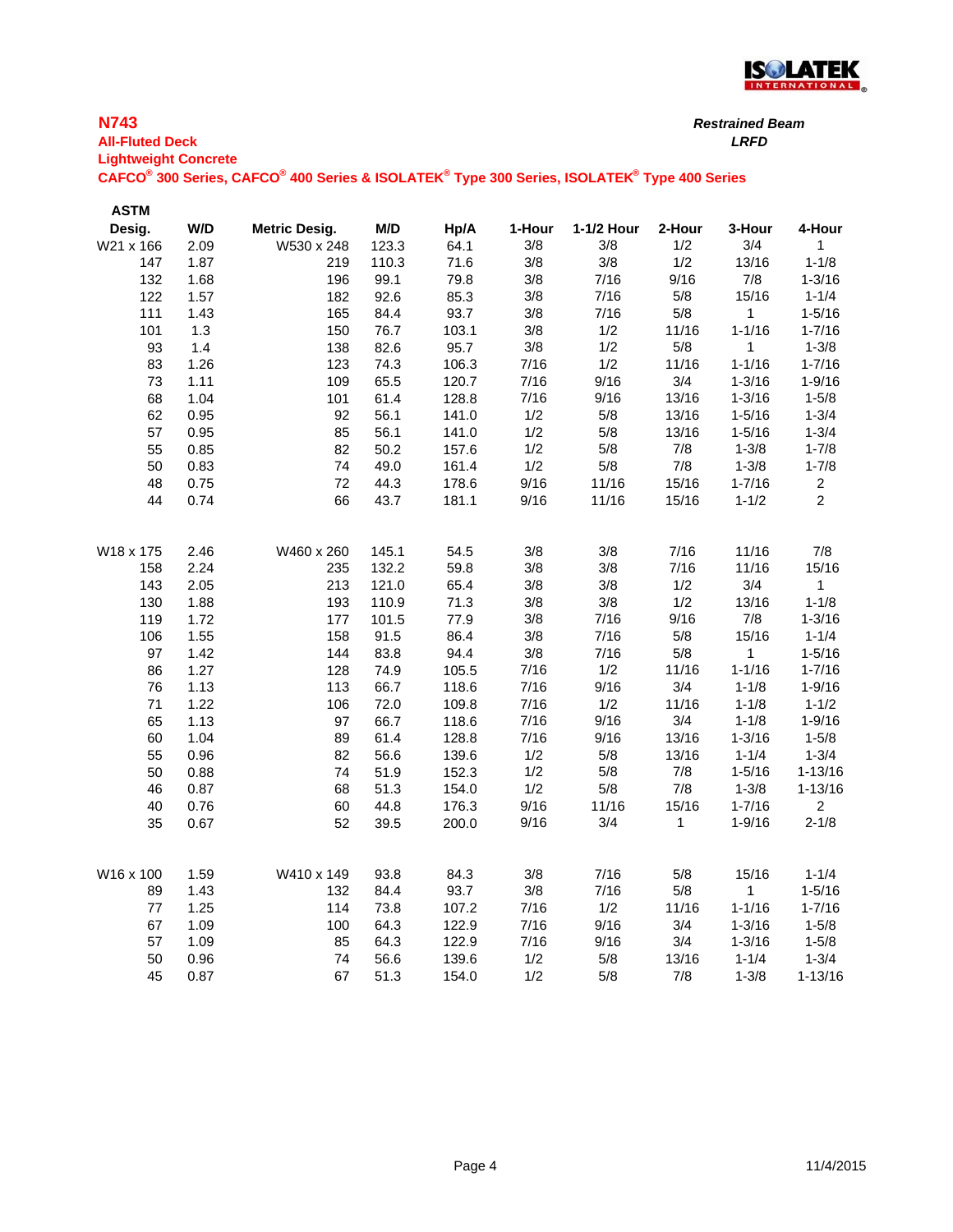

*Restrained Beam*

| <b>All-Fluted Deck</b><br><b>Lightweight Concrete</b> |              | CAFCO <sup>®</sup> 300 Series, CAFCO <sup>®</sup> 400 Series & ISOLATEK <sup>®</sup> Type 300 Series, ISOLATEK <sup>®</sup> Type 400 Series |              |                |             |            |                | <b>LRFD</b>             |                         |
|-------------------------------------------------------|--------------|---------------------------------------------------------------------------------------------------------------------------------------------|--------------|----------------|-------------|------------|----------------|-------------------------|-------------------------|
| <b>ASTM</b>                                           |              |                                                                                                                                             |              |                |             |            |                |                         |                         |
| Desig.                                                | W/D          | <b>Metric Desig.</b>                                                                                                                        | M/D          | Hp/A           | 1-Hour      | 1-1/2 Hour | 2-Hour         | 3-Hour                  | 4-Hour                  |
| W16 x 40                                              | 0.78         | W410 x 60                                                                                                                                   | 46.0         | 171.8          | 9/16        | 11/16      | 15/16          | $1 - 7/16$              | $1 - 15/16$             |
| 36                                                    | 0.7          | 53                                                                                                                                          | 41.3         | 191.4          | 9/16        | 11/16      | 1              | $1 - 1/2$               | $2 - 1/16$              |
| 31                                                    | 0.66         | 46                                                                                                                                          | 38.9         | 203.0          | 9/16        | 3/4        | $\mathbf{1}$   | $1 - 9/16$              | $2 - 1/8$               |
| 26                                                    | 0.55         | 39                                                                                                                                          | 32.5         | 243.6          | 5/8         | 13/16      | $1 - 1/8$      | $1 - 11/16$             | $2 - 5/16$              |
| W14 x 808                                             | 8.75         | W360 x 1202                                                                                                                                 | 516.3        | 15.3           | 3/8         | 3/8        | 3/8            | 3/8                     | 3/8                     |
| 730                                                   | 8.08         | 1086                                                                                                                                        | 476.7        | 16.6           | 3/8         | 3/8        | 3/8            | 3/8                     | 3/8                     |
| 665                                                   | 7.49         | 990                                                                                                                                         | 441.9        | 17.9           | 3/8         | $3/8$      | 3/8            | 3/8                     | 3/8                     |
| 605                                                   | 6.96         | 900                                                                                                                                         | 410.6        | 19.3           | 3/8         | $3/8$      | 3/8            | 3/8                     | 3/8                     |
| 550                                                   | 6.43         | 818                                                                                                                                         | 379.4        | 20.8           | 3/8         | 3/8        | 3/8            | 3/8                     | 7/16                    |
| 500                                                   | 5.95         | 744                                                                                                                                         | 351.1        | 22.5           | 3/8         | $3/8$      | 3/8            | 3/8                     | 7/16                    |
| 455                                                   | 5.53         | 677                                                                                                                                         | 326.3        | 24.2           | 3/8         | $3/8$      | 3/8            | 3/8                     | 7/16                    |
| 426                                                   | 5.21         | 634                                                                                                                                         | 307.4        | 25.7           | 3/8         | $3/8$      | 3/8            | 3/8                     | 1/2                     |
| 398                                                   | 4.93         | 592                                                                                                                                         | 290.9        | 27.2           | 3/8         | $3/8$      | 3/8            | 3/8                     | 1/2                     |
| 370                                                   | 4.63         | 551                                                                                                                                         | 273.2        | 28.9           | 3/8         | $3/8$      | 3/8            | 3/8                     | 9/16                    |
| 342                                                   | 4.32         | 509                                                                                                                                         | 254.9        | 31.0           | 3/8         | 3/8        | 3/8            | 7/16                    | 9/16                    |
| 311                                                   | 3.98         | 463                                                                                                                                         | 234.8        | 33.7           | 3/8         | $3/8$      | 3/8            | 7/16                    | 5/8                     |
| 283                                                   | 3.66         | 421                                                                                                                                         | 215.9        | 36.6           | 3/8         | 3/8        | 3/8            | 1/2                     | 5/8                     |
| 257                                                   | 3.36         | 382                                                                                                                                         | 198.2        | 39.9           | 3/8         | $3/8$      | 3/8            | 1/2                     | 11/16                   |
| 233                                                   | 3.08         | 347                                                                                                                                         | 181.7        | 43.5           | 3/8         | $3/8$      | 3/8            | 9/16                    | 3/4                     |
| 211                                                   | 2.81         | 314                                                                                                                                         | 165.8        | 47.7           | 3/8         | $3/8$      | 3/8            | 5/8                     | 13/16                   |
| 193                                                   | 2.6          | 287                                                                                                                                         | 153.4        | 51.5           | 3/8         | $3/8$      | 7/16           | 5/8                     | 7/8                     |
| 176                                                   | 2.38         | 262                                                                                                                                         | 140.4        | 56.3           | 3/8         | $3/8$      | 7/16           | 11/16                   | 15/16                   |
| 159                                                   | 2.16         | 237                                                                                                                                         | 127.4        | 62.0           | 3/8         | $3/8$      | 1/2            | 3/4                     | 1                       |
| 145                                                   | 1.99         | 216                                                                                                                                         | 117.4        | 67.3           | 3/8         | 3/8        | 1/2            | 3/4                     | $1 - 1/16$              |
| 132                                                   | 1.89         | 196                                                                                                                                         | 111.5        | 70.9           | 3/8         | 3/8        | 1/2            | 13/16                   | $1 - 1/16$              |
| 120                                                   | 1.71         | 179                                                                                                                                         | 100.9        | 78.4           | 3/8         | 7/16       | 9/16           | 7/8                     | $1 - 3/16$              |
| 109                                                   | 1.57         | 162                                                                                                                                         | 92.6         | 85.3           | 3/8         | 7/16       | 5/8            | 15/16                   | $1 - 1/4$               |
| 99                                                    | 1.43         | 147                                                                                                                                         | 84.4         | 93.7           | 3/8         | 7/16       | 5/8            | $\mathbf{1}$            | $1 - 5/16$              |
| 90                                                    | 1.31         | 134                                                                                                                                         | 77.3         | 102.3          | 3/8         | 1/2        | 11/16          | $1 - 1/16$              | $1 - 7/16$              |
| 82                                                    | 1.45         | 122                                                                                                                                         | 85.6         | 92.4           | 3/8         | 7/16       | 5/8            | 1                       | $1 - 5/16$              |
| 74<br>68                                              | 1.32<br>1.22 | 110<br>101                                                                                                                                  | 77.9<br>72.0 | 101.5<br>109.8 | 3/8<br>7/16 | 1/2<br>1/2 | 11/16<br>11/16 | $1 - 1/16$<br>$1 - 1/8$ | $1 - 7/16$<br>$1 - 1/2$ |
| 61                                                    | 1.1          | 91                                                                                                                                          | 64.9         | 121.8          | 7/16        | 9/16       | 3/4            | $1 - 3/16$              | $1 - 9/16$              |
|                                                       | 1.06         |                                                                                                                                             |              | 126.4          | 7/16        | 9/16       | 3/4            | $1 - 3/16$              | $1 - 5/8$               |
| 53<br>48                                              | 0.97         | 79<br>72                                                                                                                                    | 62.5<br>57.2 | 138.1          | 1/2         | 9/16       | 13/16          | $1 - 1/4$               | $1 - 11/16$             |
| 43                                                    | 0.87         | 64                                                                                                                                          | 51.3         | 154.0          | 1/2         | 5/8        | 7/8            | $1 - 3/8$               | $1 - 13/16$             |
| 38                                                    | 0.8          | 57                                                                                                                                          | 47.2         | 167.5          | 9/16        | 11/16      | 15/16          | $1 - 7/16$              | $1 - 15/16$             |
| 34                                                    | 0.72         | 51                                                                                                                                          | 42.5         | 186.1          | 9/16        | 11/16      | 15/16          | $1 - 1/2$               | $2 - 1/16$              |
| 30                                                    | 0.64         | 45                                                                                                                                          | 37.8         | 209.3          | 5/8         | 3/4        | $\mathbf{1}$   | $1 - 5/8$               | $2 - 3/16$              |
| 26                                                    | 0.62         | 39                                                                                                                                          | 36.6         | 216.1          | $5/8$       | 3/4        | $1 - 1/16$     | $1 - 5/8$               | $2 - 3/16$              |
| 22                                                    | 0.53         | 33                                                                                                                                          | 31.3         | 252.8          | $5/8$       | 13/16      | $1 - 1/8$      | $1 - 3/4$               | $2 - 3/8$               |
|                                                       |              |                                                                                                                                             |              |                |             |            |                |                         |                         |

**N743**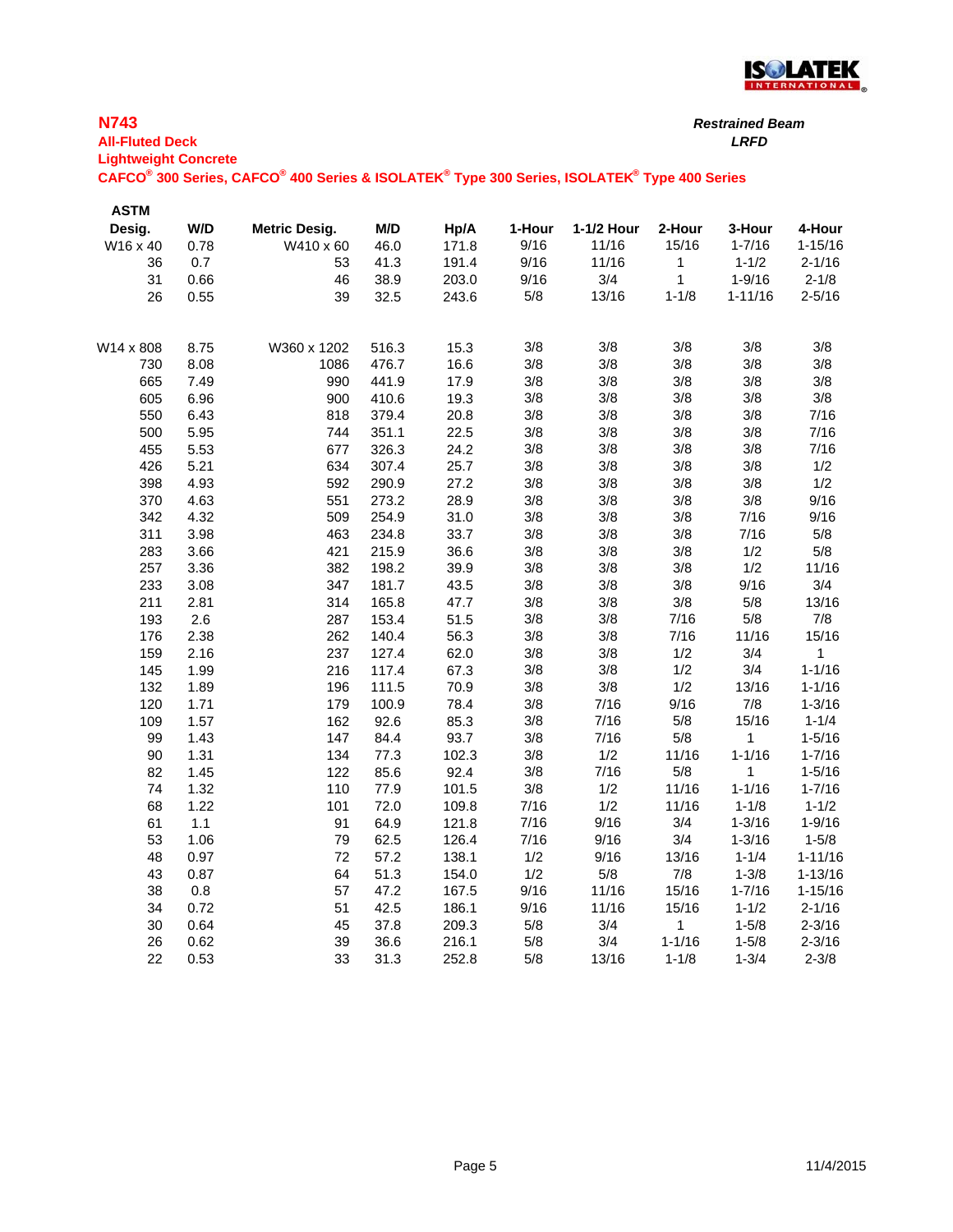

| <b>N743</b>                                                                                                                                 | <b>Restrained Beam</b> |
|---------------------------------------------------------------------------------------------------------------------------------------------|------------------------|
| <b>All-Fluted Deck</b>                                                                                                                      | LRFD                   |
| <b>Lightweight Concrete</b>                                                                                                                 |                        |
| CAFCO <sup>®</sup> 300 Series, CAFCO <sup>®</sup> 400 Series & ISOLATEK <sup>®</sup> Type 300 Series, ISOLATEK <sup>®</sup> Type 400 Series |                        |

| <b>ASTM</b> |      |                      |       |       |        |            |              |                |             |
|-------------|------|----------------------|-------|-------|--------|------------|--------------|----------------|-------------|
| Desig.      | W/D  | <b>Metric Desig.</b> | M/D   | Hp/A  | 1-Hour | 1-1/2 Hour | 2-Hour       | 3-Hour         | 4-Hour      |
| W12 x 336   | 4.85 | W310 x 500           | 286.2 | 27.6  | 3/8    | 3/8        | 3/8          | 3/8            | 1/2         |
| 305         | 4.49 | 454                  | 264.9 | 29.8  | 3/8    | 3/8        | 3/8          | 7/16           | 9/16        |
| 279         | 4.19 | 415                  | 247.2 | 32.0  | 3/8    | 3/8        | $3/8$        | 7/16           | 9/16        |
| 252         | 3.84 | 375                  | 226.6 | 34.9  | 3/8    | 3/8        | $3/8$        | 7/16           | 5/8         |
| 230         | 3.55 | 342                  | 209.5 | 37.7  | 3/8    | 3/8        | 3/8          | 1/2            | 11/16       |
| 210         | 3.27 | 313                  | 192.9 | 41.0  | 3/8    | 3/8        | $3/8$        | 9/16           | 11/16       |
| 190         | 3    | 283                  | 177.0 | 44.7  | 3/8    | 3/8        | $3/8$        | 9/16           | 3/4         |
| 170         | 2.72 | 253                  | 160.5 | 49.3  | 3/8    | 3/8        | 3/8          | $5/8$          | 13/16       |
| 152         | 2.45 | 225                  | 144.6 | 54.7  | 3/8    | 3/8        | 7/16         | 11/16          | 7/8         |
| 136         | 2.23 | 202                  | 131.6 | 60.1  | 3/8    | $3/8$      | 7/16         | 11/16          | 15/16       |
| 120         | 1.99 | 179                  | 117.4 | 67.3  | 3/8    | 3/8        | 1/2          | 3/4            | $1 - 1/16$  |
| 106         | 1.77 | 158                  | 104.4 | 75.7  | 3/8    | 3/8        | 9/16         | 7/8            | $1 - 1/8$   |
| 96          | 1.61 | 143                  | 95.0  | 83.2  | 3/8    | 7/16       | 9/16         | 15/16          | $1 - 1/4$   |
| 87          | 1.47 | 129                  | 86.7  | 91.1  | 3/8    | 7/16       | $5/8$        | 15/16          | $1 - 5/16$  |
| 79          | 1.34 | 117                  | 79.1  | 100.0 | 3/8    | 1/2        | 11/16        | 1              | $1 - 3/8$   |
| 72          | 1.23 | 107                  | 72.6  | 108.9 | 7/16   | 1/2        | 11/16        | $1 - 1/16$     | $1 - 1/2$   |
| 65          | 1.11 | 97                   | 65.5  | 120.7 | 7/16   | 9/16       | 3/4          | $1 - 3/16$     | $1 - 9/16$  |
| 58          | 1.1  | 86                   | 64.9  | 121.8 | 7/16   | 9/16       | 3/4          | $1 - 3/16$     | $1 - 9/16$  |
| 53          | 1.02 | 79                   | 60.2  | 131.4 | 7/16   | 9/16       | 13/16        | $1 - 1/4$      | $1 - 11/16$ |
| 50          | 1.06 | 74                   | 62.5  | 126.4 | 7/16   | 9/16       | 3/4          | $1 - 3/16$     | $1 - 5/8$   |
| 45          | 0.97 | 67                   | 57.2  | 138.1 | 1/2    | 9/16       | 13/16        | $1 - 1/4$      | $1 - 11/16$ |
| 40          | 0.86 | 60                   | 50.7  | 155.8 | 1/2    | $5/8$      | 7/8          | $1 - 3/8$      | $1 - 13/16$ |
| 35          | 0.81 | 52                   | 47.8  | 165.4 | 1/2    | 5/8        | 7/8          | $1 - 3/8$      | $1 - 7/8$   |
| 30          | 0.69 | 45                   | 40.7  | 194.2 | 9/16   | 11/16      | $\mathbf{1}$ | $1 - 9/16$     | $2 - 1/16$  |
| 26          | 0.61 | 39                   | 36.0  | 219.6 | $5/8$  | 3/4        | $1 - 1/16$   | $1 - 5/8$      | $2 - 3/16$  |
| 22          | 0.62 | 33                   | 36.6  | 216.1 | $5/8$  | 3/4        | $1 - 1/16$   | $1 - 5/8$      | $2 - 3/16$  |
| 19          | 0.54 | 28                   | 31.9  | 248.1 | 5/8    | 13/16      | $1 - 1/8$    | $1 - 3/4$      | $2 - 3/8$   |
| 16          | 0.45 | 24                   | 26.6  | 297.7 | 11/16  | $7/8$      | $1 - 3/16$   | $1 - 7/8$      | $2 - 9/16$  |
| 14          | 0.4  | 21                   | 23.6  | 335.0 | 3/4    | 15/16      | $1 - 1/4$    | $\overline{2}$ | $2 - 11/16$ |
| W10 x 112   | 2.17 | W250 x 167           | 128.0 | 61.7  | 3/8    | 3/8        | 1/2          | 3/4            | 1           |
| 100         | 1.97 | 149                  | 116.2 | 68.0  | 3/8    | 3/8        | 1/2          | 13/16          | $1 - 1/16$  |
| 88          | 1.74 | 131                  | 102.7 | 77.0  | 3/8    | 7/16       | 9/16         | 7/8            | $1 - 3/16$  |
| 77          | 1.54 | 115                  | 90.9  | 87.0  | 3/8    | 7/16       | $5/8$        | 15/16          | $1 - 1/4$   |
| 68          | 1.38 | 101                  | 81.4  | 97.1  | 3/8    | 1/2        | $5/8$        | 1              | $1 - 3/8$   |
| 60          | 1.22 | 89                   | 72.0  | 109.8 | 7/16   | 1/2        | 11/16        | $1 - 1/8$      | $1 - 1/2$   |
| 54          | 1.11 | 80                   | 65.5  | 120.7 | 7/16   | 9/16       | 3/4          | $1 - 3/16$     | $1 - 9/16$  |
| 49          | 1.01 | 73                   | 59.6  | 132.7 | 1/2    | 9/16       | 13/16        | $1 - 1/4$      | $1 - 11/16$ |
| 45          | 1.06 | 67                   | 62.5  | 126.4 | 7/16   | 9/16       | 3/4          | $1 - 3/16$     | $1 - 5/8$   |
| 39          | 0.92 | 58                   | 54.3  | 145.6 | 1/2    | 5/8        | 13/16        | $1 - 5/16$     | $1 - 3/4$   |
| 33          | 0.78 | 49                   | 46.0  | 171.8 | 9/16   | 11/16      | 15/16        | $1 - 7/16$     | $1 - 15/16$ |
| 30          | 0.8  | 45                   | 47.2  | 167.5 | 9/16   | 11/16      | 15/16        | $1 - 7/16$     | $1 - 15/16$ |